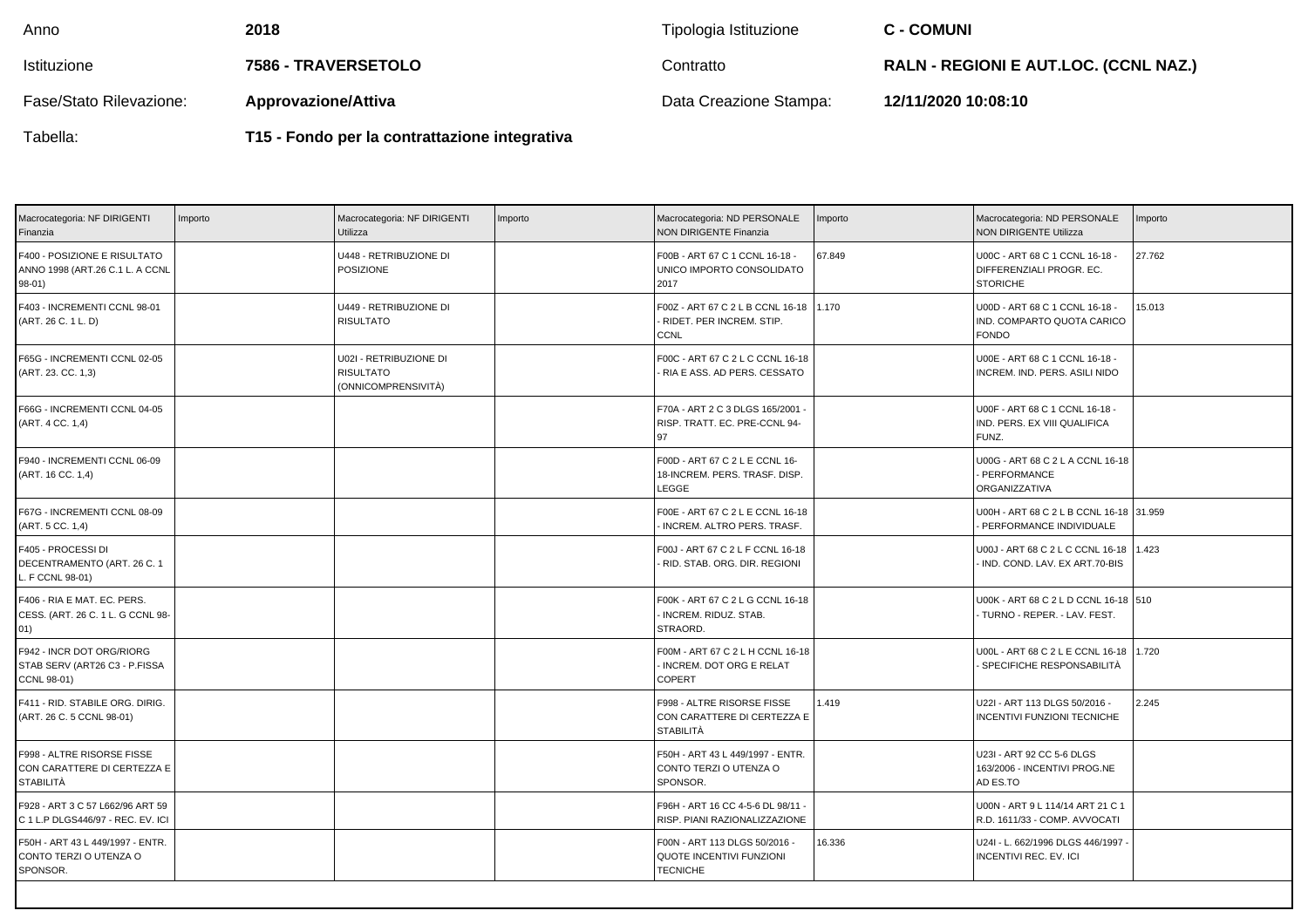| F51H - ART 43 L 449/1997 -<br>RISPARMI DI GESTIONE                        |  |  | F00Q - ART 92 CC 5-6 DLGS<br>163/06 - QUOTE PROG.NE AD<br><b>ESAURIMENTO</b>     |       | U00P - ART 70-TER CCNL 16-18 -<br><b>COMPENSI ISTAT</b>                         |  |  |  |  |
|---------------------------------------------------------------------------|--|--|----------------------------------------------------------------------------------|-------|---------------------------------------------------------------------------------|--|--|--|--|
| F408 - INTEGRAZIONE 1,2% (ART.<br>26 C. 2 CCNL 98-01)                     |  |  | F00R - ART 9 L 114/14 ART 21 C 1<br>R.D. 1611/33 - COMP. AVVOCATI                |       | U00Q - ART 68 C 2 L G CCNL 16-18<br>ALTRE SPEC. DISP. DI LEGGE                  |  |  |  |  |
| F943 - RIORGANIZZ. (ART. 26 C. 3<br>- PARTE VARIAB. CCNL 98-01)           |  |  | F928 - ART 3 C 57 L662/96 ART 59<br>C 1 L.P DLGS446/97 - REC. EV. ICI            |       | U00R - ART 68 C 2 L H CCNL 16-18<br><b>MESSI NOTIFICATORI</b>                   |  |  |  |  |
| F944 - LIQUID. SENTENZE<br>FAVOREVOLI ALL'ENTE (ART. 37<br>CCNL 98-01)    |  |  | F00S - ART 70-TER CCNL 16-18 -<br>CONTR ISTAT E ENTI PUBBL<br><b>AUTORIZZ</b>    | 2.000 | U00S - ART 68 C 2 L I CCNL 16-18<br>RIS. PERS. DA CASE DA GIOCO                 |  |  |  |  |
| F404 - SPEC. DISP. DI LEGGE<br>(ART. 20 C. 2 CCNL 06-09)                  |  |  | F00V - ART 56-TER CCNL 16-18 -<br>RISORSE SERV AGG PL INIZ<br>PRIVATA            |       | U00T - ART 68 C 2 L J CCNL 16-18 7.257<br>PEO ANNO DI RIFERIMENTO               |  |  |  |  |
| F68G - INCARICHI DA SOGGETTI<br>TERZI (ART. 20, CC. 3-5 CCNL 06-<br>09)   |  |  | F01V - ART 56-QUATER L C CCNL<br>16-18 - PROV. VIOLAZ. CODICE<br><b>STRADA</b>   |       | U01B - ART 56-TER CCNL 16-18 -<br>PL SERV. AGG INIZ PRIVATA                     |  |  |  |  |
| F96H - ART 16 CC 4-5-6 DL 98/11 -<br>RISP. PIANI RAZIONALIZZAZIONE        |  |  | F00T - ART 67 C 3 L C CCNL 16-18<br>ALTRE SPEC. DISP. DI LEGGE                   |       | U00M - ART 56-QUATER L C<br>CCNL16-18 - PL INC PROV VIOLAZ<br><b>CODICE STR</b> |  |  |  |  |
| F995 - ALTRE RISORSE VARIABILI                                            |  |  | F00U - ART 67 C 3 L D CCNL 16-<br>18-RIA CESS ANNO PREC MENSIL<br><b>RESIDUE</b> |       | U00V - ART 56-QUINQUIES CCNL<br>16-18 - PL INDENNITÀ DI SERV.<br><b>ESTERNO</b> |  |  |  |  |
| F999 - SOMME NON UTILIZZATE<br>FONDO ANNO PRECEDENTE                      |  |  | F00W - ART 67 C 3 L E CCNL 16-18<br>-RISP. STRAORD. CONS. ANNO<br>PREC.          |       | U00Y - ART 56-SEXIES CCNL 16-<br>18 - PL INDENNITÀ DI FUNZIONE                  |  |  |  |  |
| F934 - DECURTAZIONE FONDO<br>3.356,97 EURO (ART.1 C.3 L. E<br>CCNL 00-01) |  |  | F00X - ART 67 C 3 L F CCNL 16-18<br>MESSI NOTIFICATORI                           |       | U998 - ALTRI ISTITUTI NON<br>COMPRESI FRA I PRECEDENTI                          |  |  |  |  |
| F27I - ART 1 C 456 L 147/2013 -<br>DECURTAZIONE PERMANENTE                |  |  | F00Y - ART 67 C 3 L G CCNL 16-18<br>RIS. PERS. DA CASE DA GIOCO                  |       | U00U - ART 15 C 1 CCNL 16-18 -<br>RETRIB. DI POSIZIONE                          |  |  |  |  |
| F00P - ART 23 C 2 DLGS 75/2017 -<br>DEC. FONDO RISPETTO LIMITE<br>2016    |  |  | F01J - ART 67 C 3 L H CCNL 16-18 5.479<br>INTEGRAZIONE 1,2% M.S. 1997            |       | U00W - ART 15 C 1 CCNL 16-18 -<br>RETRIB. DI RISULTATO                          |  |  |  |  |
| F01S - ART 40 C 3-Q DLGS<br>165/2001 - DEC. ANNO PER PIANI<br>DI RECUP.   |  |  | F01K - ART 67 C 3 L I CCNL 16-18- 2.184<br>RIS. OBIETT. ENTE ANCHE<br>MANTEN.    |       | U00X - ART 15 C 6 CCNL 16-18 -<br>RETRIB. DI RISULTATO INC.<br><b>INTERIM</b>   |  |  |  |  |
| F01T - ART 4 DL 16/2014 - DEC.<br>ANNO PER PIANI DI RECUP.                |  |  | F01L - ART 23 CC 4, 6 DLGS<br>75/2017 - RIS. SPERIMENTAZIONE                     |       |                                                                                 |  |  |  |  |
| F01P - ALTRE DECURTAZIONI                                                 |  |  | F01M - ART 67 C 3 L K CCNL 16-<br>18-INTEGR. PERS. TRASF.<br>CORSO D'ANNO        |       |                                                                                 |  |  |  |  |
|                                                                           |  |  | F01N - ART 68 C 1 CCNL 16-18-RIS 12.159<br>FISSE NON UTILIZZATE FONDI<br>PREC.   |       |                                                                                 |  |  |  |  |
|                                                                           |  |  | F995 - ALTRE RISORSE VARIABILI                                                   |       |                                                                                 |  |  |  |  |
|                                                                           |  |  | F01Q - ART 67 C 2 L E CCNL 16-18<br>-DEC. PERS. TRASF. DISP. LEGGE               |       |                                                                                 |  |  |  |  |
|                                                                           |  |  | F01R - ART 67 C 2 L E CCNL 16-18<br>-DEC. ALTRO PERS. TRASF.                     |       |                                                                                 |  |  |  |  |
|                                                                           |  |  |                                                                                  |       |                                                                                 |  |  |  |  |